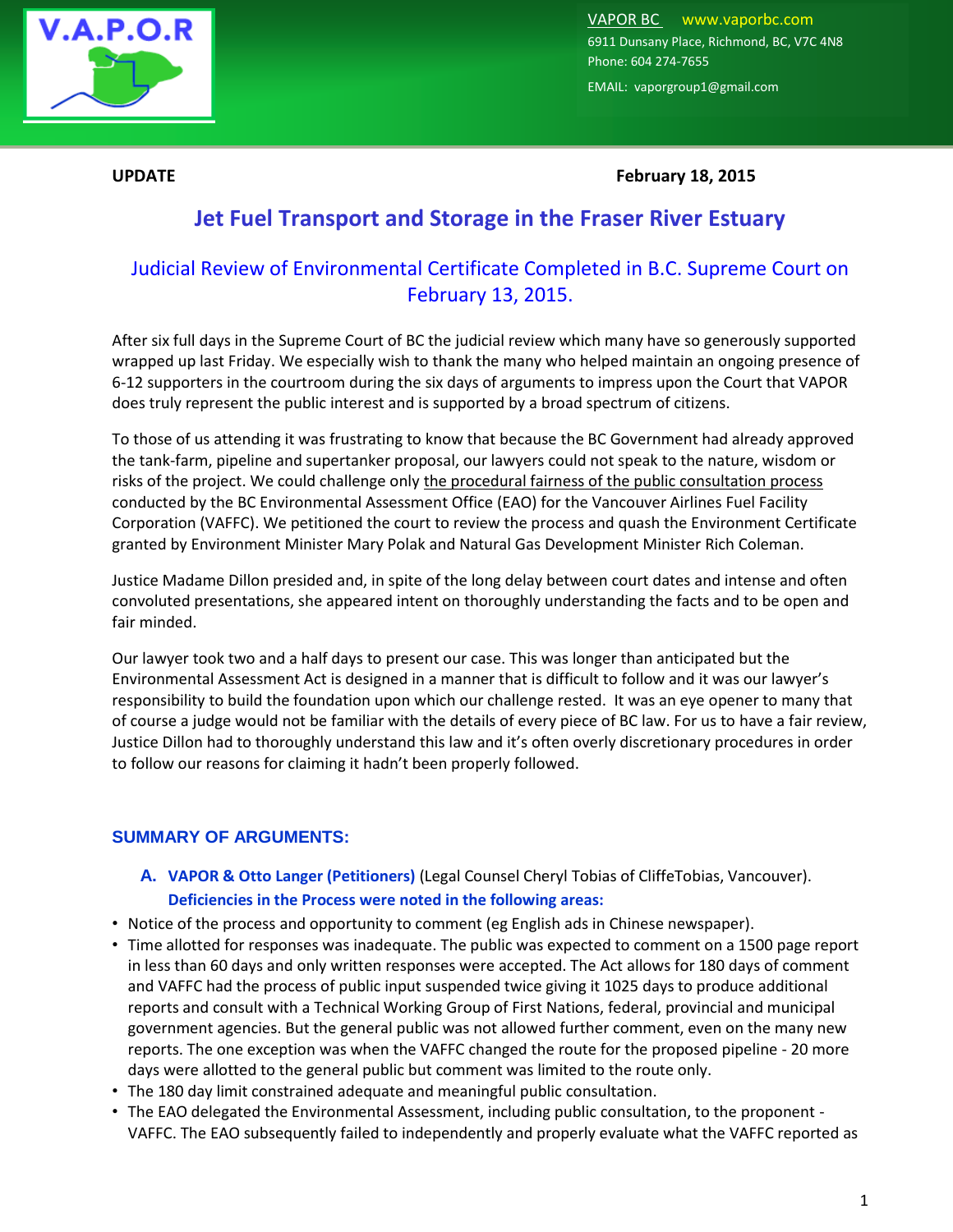the public's concerns of the project's shortcomings and the adequacy of the VAFFC response to those issues raised.

- The Ministers to whom the EAO reported were thus misinformed of the adequacy of the Environmental Assessment when they approved the project.
- Contrary to what the AG's and the VAFFC lawyers stated, the EAO did not exceed the minimum requirement for public comment in Sec 11 of the Order and could have extended the times for such comment.
- The VAPOR Langer arguments were backed up by detailed affidavits from four VAPOR directors Langer, Ronback, Day and Carswell.

### **B. The BC AG and VAFFC (Respondents)**

The Ministers, BC EAO and the EAO Executive Director were represented by a BC Attorney General lawyer and VAFFC by another lawyer. Both respondent parties argued essentially the same points supporting the EAO environmental evaluation (EA) process and its procedural fairness. VAFFC portrayed early pre EA consultations with invited industry groups as public consultations. They also claimed that closed door Technical Working Group meetings with First Nations, and three levels of government representatives were public consultations. In the first EA open house the public was limited to two minutes of questions and their comments were not recorded for any future consideration. People could only submit written comment in a specified time frame.

#### In addition the AG and VAFFC;

- Challenged the private versus public standing of VAPOR and Langer. They accepted that Otto Langer had legitimate standing to represent his own interest but VAPOR as a group had no standing as a public representative. Claimed if a member wanted standing they would have had to enjoin Otto's case. Accordingly Day, Ronback and Carswell did not have any standing. *(note: This is one reason why Otto Langer became a separate petitioner in this Judicial Review.)*
- Claimed that the key role for public comment was before the actual EA began, i.e., during the Scoping Phase which determines the parameters of the assessment (i.e., what should be considered). Since neither Langer nor VAPOR (which did not exist at the time) had attended those open houses the Ag and VAFFC argued VAPOR/Langer had no right to complain about the subsequent processes inadequacies. The Judge, during later summation characterized this claim as a "slur" that should not be taken seriously.
- Argued that VAPOR and Langer had attended the open house of the subsequent Application Review Stage of the EA and did submit written comment on the 1500 page report. Thus VAPOR/Langer had had all the time and input they were entitled to. Their comments were tracked (except for Carol Day's which they speculated had not been sent on time) so they had no cause for complaint. Also their public comment was not needed on the adequacies of subsequent reports prepared for the EA as their comments had already been categorized into the Key Issues identified and were essentially the same as everyone else's.
- Insisted that the VAPOR and Langer complaints related to just small errors in the consultation process and if made, were only of a technical nature with no consequence that would alter the end decision.
- Argued that the EA process is *polycentric:* EAO receives input from numerous sources and draws its conclusions without the requirement of a public hearing and does not have to provide any feedback to the public. The city bylaw process is *bilateral* in nature, negotiated between parties and requires public hearing for a council to vote on. Thus case law used by the VAPOR lawyer that references city bylaw cases is not applicable.
- Insisted that the EAO did not err in its report to the ministers and if the Ministers felt it had defects, it was their responsibility to turn it back to the EAO for additional data.
- Argued that EAO independently considered all input that was in the EA report.